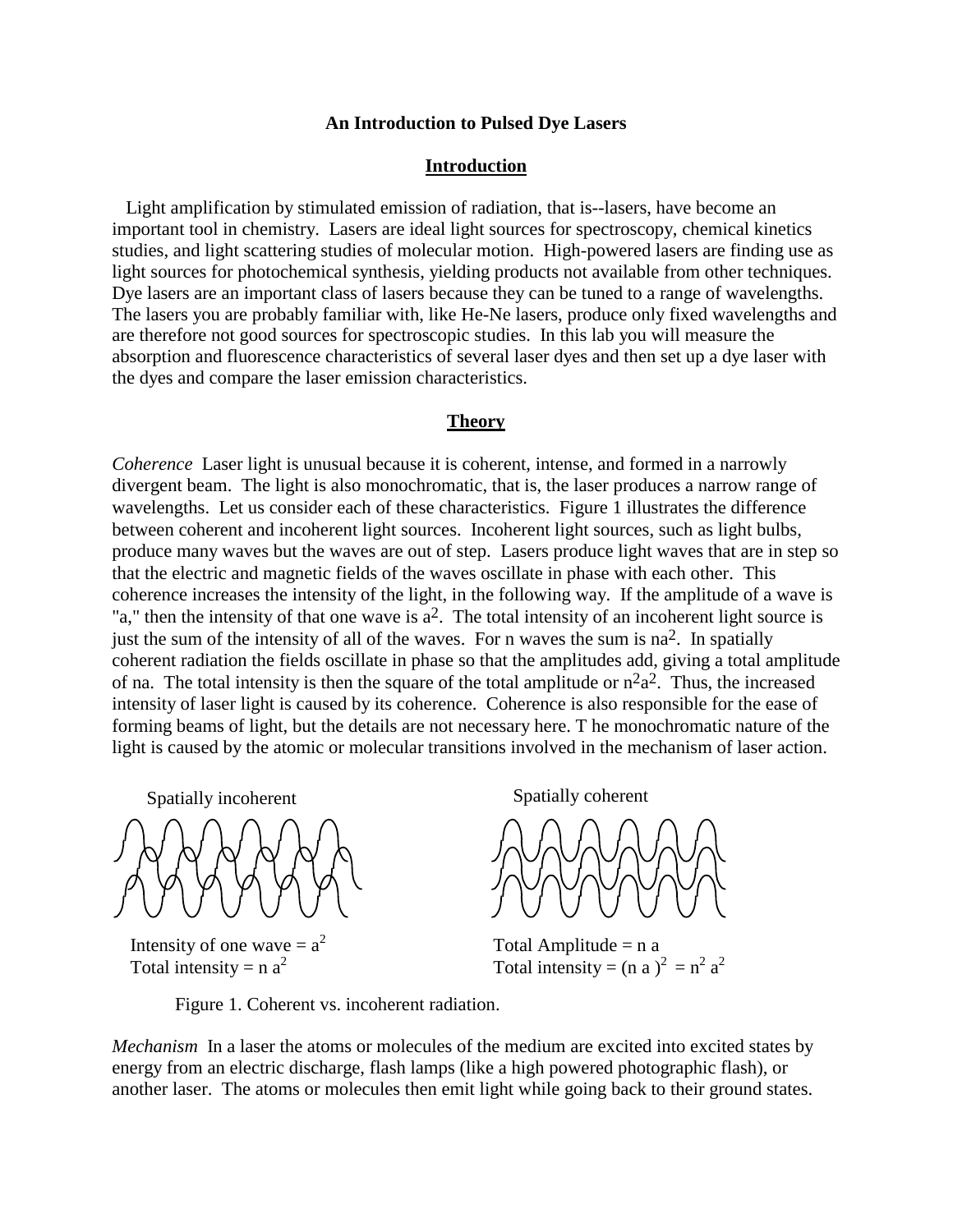Three things are needed for laser emission: (1) a high probability of stimulated emission, (2) a population inversion, and (3) a resonant cavity. Figure 2 compares spontaneous and stimulated emission. After an atom or molecule absorbs light, it is left in an excited state. This state may loose energy by emitting a photon or it may lose energy through collisions with other atoms or molecules in the form of heat. In all that follows, we will assume that this latter pathway of loss of energy as heat is not important. When an atom or molecule emits a photon it returns to its lower energy state. In the *absence* of any other light source, this photon emission is a random event with a certain probability, and is called spontaneous emission. Spontaneous emission is familiar to chemists because it is the process responsible for fluorescence and phosphorescence.



Figure 2. Spontaneous vs. Stimulated emission.

 However, if light at the frequency of the transition is present, an excited state may be stimulated to emit a photon. Picture that if an oscillating electric field of just the right frequency passes an excited atom, that the atom is jostled about and therefore finds it easier to emit its energy. Therefore, if one photon is present at the start, after emission a new photon is present along with the original. This process is called stimulated emission. One important characteristic of stimulated emission is that the two photons are synchronized by the process; that is, they are coherent. For laser action the probability of stimulated emission must be greater than that for spontaneous emission.

 The second requirement for laser emission is a population inversion. Under normal circumstances, there are more atoms or molecules in low energy states than in high energy states. In a population inversion the opposite is true. Different types of lasers create this population inversion in several ways. The ruby laser operates by a "two level system" as shown in Figure 3. The energy diagram includes the ground state for the  $Cr<sup>3+</sup>$  ion and several excited states. The population inversion is created when an intense flash of light excites  $Cr^{3+}$  ions from their ground states into a variety of excited states. These excited states rapidly lose energy to produce ions in the lowest energy excited state by a process called internal conversion. In internal conversion the excess energy is lost as heat. The lowest energy excited state in ruby has an unusually long lifetime, i.e. low probability for spontaneous emission. Therefore, as the higher excited states depopulate many ions are caught in this lowest excited state, creating a population inversion with the ground state. Stimulated emission can then start a cascade of emission back to the ground state. This concerted cascade results in an intense burst of light and results in laser emission.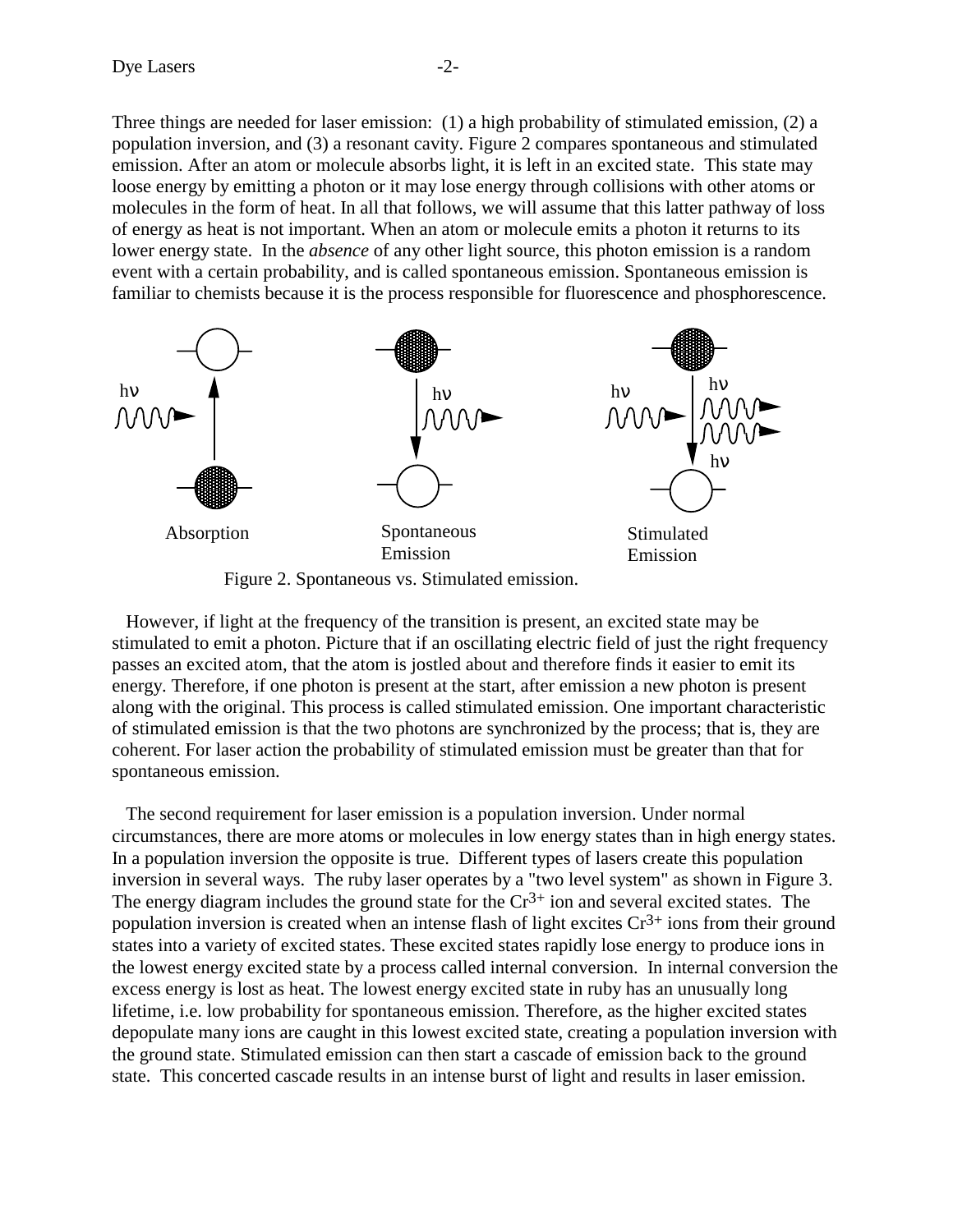

Figure 3. Mechanisms for establishing a population inversion. The dashed arrows indicate loss of energy in the form of heat.

 The common neodymium laser and the two lasers used in this lab, the nitrogen laser and the dye laser, operate on a "three level system". In this case laser emission occurs to another excited state and not the ground state. The common red He-Ne laser operates by exciting He atoms that then transfer their energy during collisions into an excited state of the Ne atom (Figure 3). Laser emission is then created from a three level system in the Ne atom. This process is called sensitization, where the excited He atoms are the sanitizers.

 The last requirement for laser action is a resonant cavity. In a dye laser, the dye solution is held in a cuvet. Two mirrors are placed on either side of the cuvet to make a cavity (see Figure 6). When the dye fluoresces, after a short pulse of exciting light, some of the fluorescent light bounces off the mirrors back into the cuvet. The reflected light can then bring about stimulated emission. If the stimulated emission is intense enough laser emission will result, as molecules rapidly drop back into their ground states. Each time a beam of light passes through the excited dye solution it "gains" intensity through spontaneous emission. Sometimes one pass is sufficient, sometimes several passes are necessary to build enough intensity to produce enough stimulated emission for laser action. The "gain" of the system is therefore an important parameter. Two important factors that influence the gain are the upper state lifetime and any competing processes that depopulate the upper state without emission of a photon (nonradiative processes). It is best to maximize the former and minimize the later. Only certain dyes have long enough excited state lifetimes. The proper choice of solvent and dye concentrations can help to minimize competing processes. The optical layout can also influence the gain of the dye laser. You might wonder, however, if the dye cell is surrounded by mirrors, how does the light get out? One of the mirrors is made partially reflective so that most of the light escapes from the cavity.

*Dye Lasers* The energy diagram for the typical molecule is shown in Figure 4. The ground states of most molecules are singlets, so that absorption of light produces excited singlet states. Spontaneous emission then results in fluorescence. However, it is possible through a process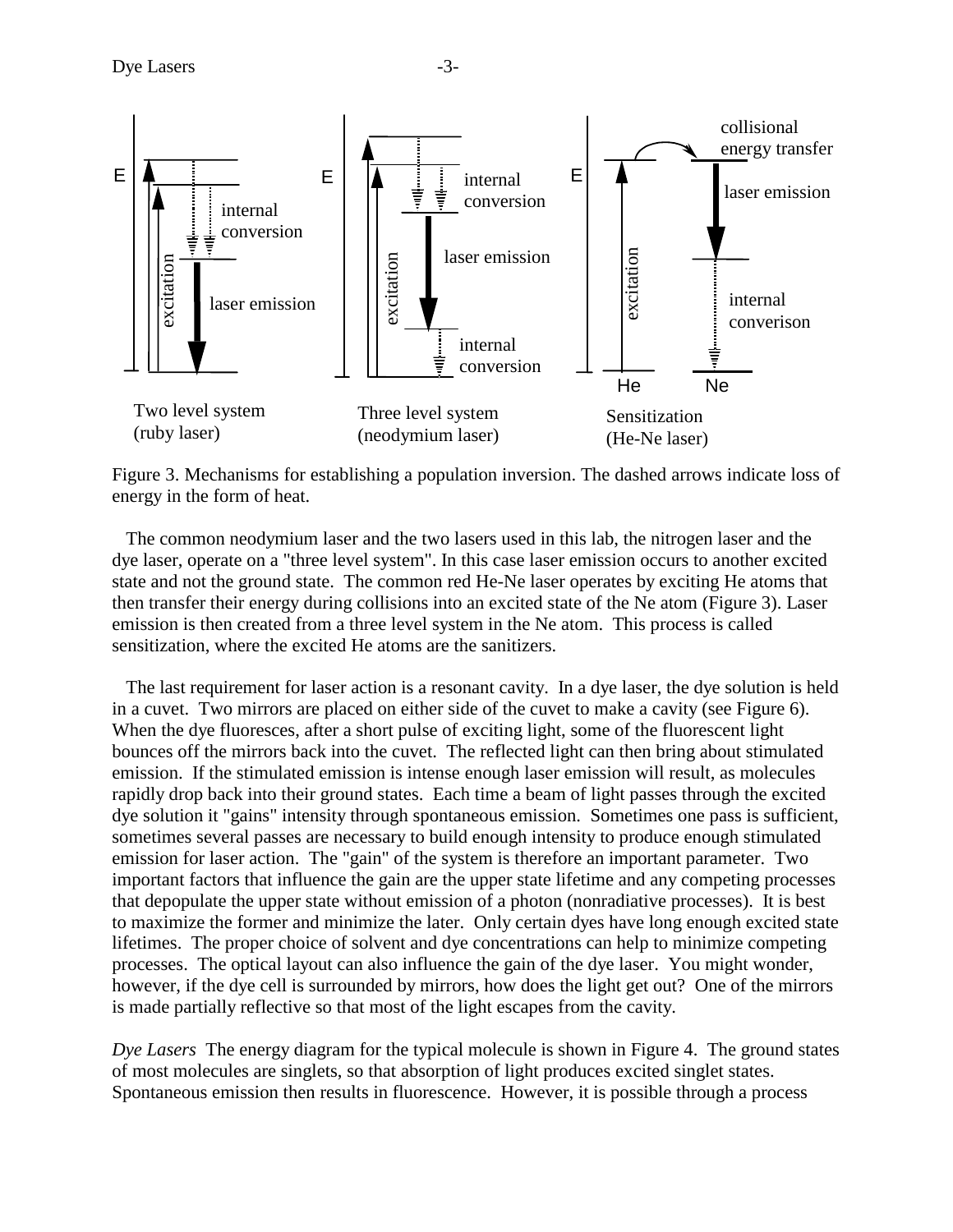called intersystem crossing for molecules to switch into their excited triplet states. Spontaneoous emission from a triplet state occurs very slowly, by comparison with fluorescent transitions, and is called phosphorescence.

 Molecular fluorescence is responsible for dye laser emission. The wavelength of laser emission is limited by the range of fluorescence wavelengths. To choose a dye, we then pick a dye with its fluorescence emission spectrum near the desired laser wavelength. We must also choose a dye with a long lived first excited singlet state, so that a population inversion is easy to build up.

 The dye should also be easily excited by available light sources. Figure 4 shows that the fluorescence spectrum is shifted to the red (longer wavelengths) from the absorbance spectrum of the dye. This means that the exciting light should be bluer than the desired laser emission wavelength. Xenon lamps are commonly used to excite, or "pump", dye lasers. In this lab we will use a pulsed nitrogen laser to excite our dye. The wavelength of emission of a nitrogen laser is between 337.04 and 337.14 nm, in the ultraviolet. Therefore, a molecular absorption band for the dye must occur at 337 nm. Because the pulse width of the nitrogen laser is a few nanoseconds, the output from our dye laser will also be on the order of nanoseconds. (Xenon lamps can be used as excitation sources to produce continuous wave, (CW), emission rather than pulsed output).



Figure 4. Molecular transitions and spectra

 Intersystem crossing is a competing process with dye laser emission. Intersystem crossing is more efficient in the presence of heavy atoms (e.g. heavy halogens) or species with unpaired electrons (e.g.  $O_2$ ). Therefore, solvents like methanol are preferred to halogenated solvents like CCl<sub>4</sub>. Laser gain can also sometimes be improved by degassing the dye solution to remove  $O_2$ .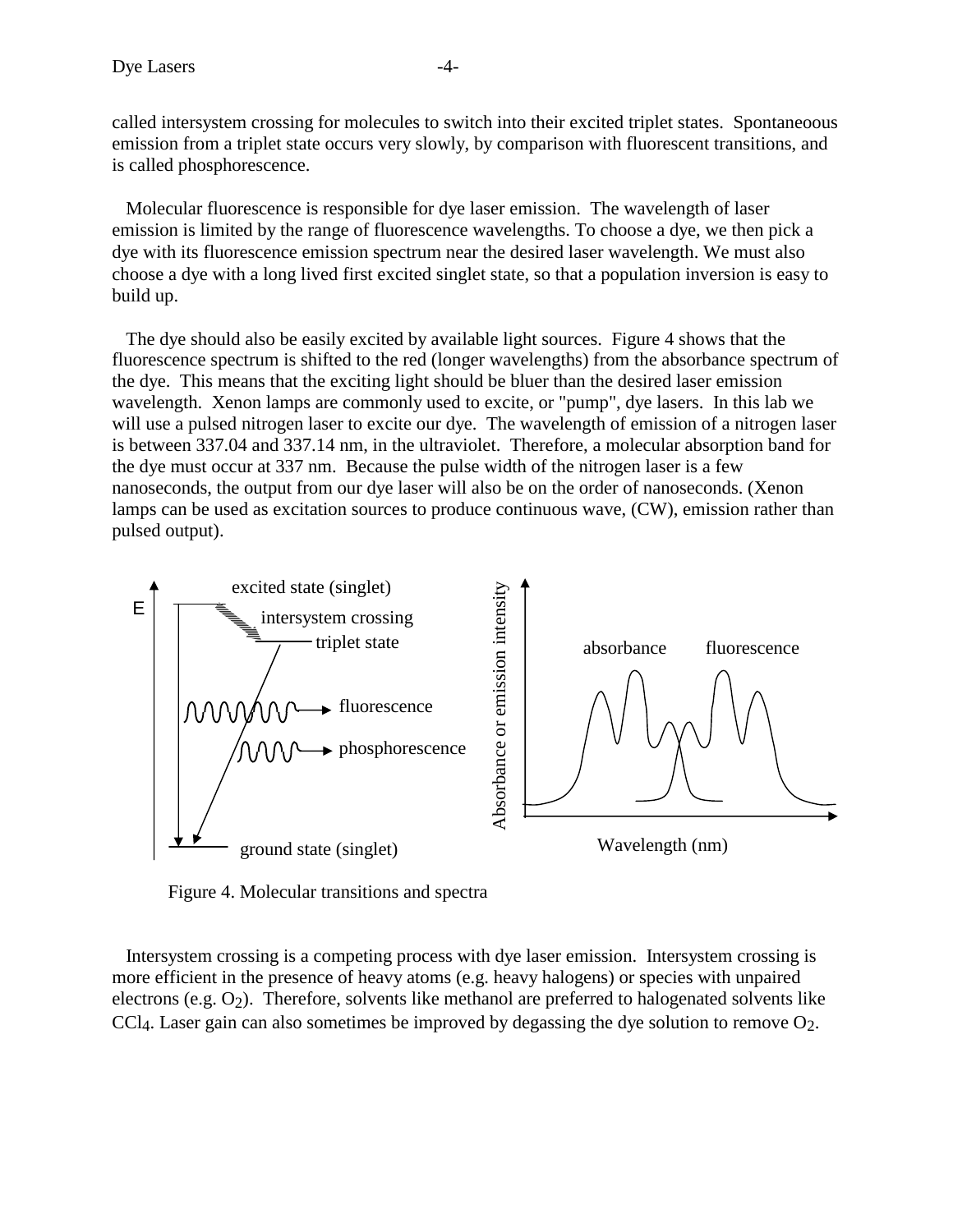

Figure 5. (a) Mechanism for dye laser action. (b) Energy loss mechanisms that compete with laser action.

 The mechanism for dye laser emission is shown in Figure 5. Dye molecules are excited into excited singlet states by the pump light source. Internal conversion rapidly occurs resulting in all of the molecules dropping into the first vibrational level of the lowest excited state. There are still more molecules in the first vibrational level of the ground electronic state compared to the lowest excited state, but a population inversion does exist with respect to higher vibrational levels of the ground state. Stimulated emission inside the laser cavity then results, with conversion of excited electronic states into vibrationally excited ground state molecules. Because many final vibrationally excited levels are available the laser emission can be tuned over narrow ranges.

 To maximize the gain of the laser, competing processes should be improbable. The effects of intersystem crossing have been discussed above and should be minimized. In addition, singletsinglet and triplet-triplet absorption from excited states decrease the pump light intensity and, therefore, are also an energy loss mechanism in the cavity (see Figure 5).



Figure 6. Dye Laser optics with emission wavelength determination using a monochromator.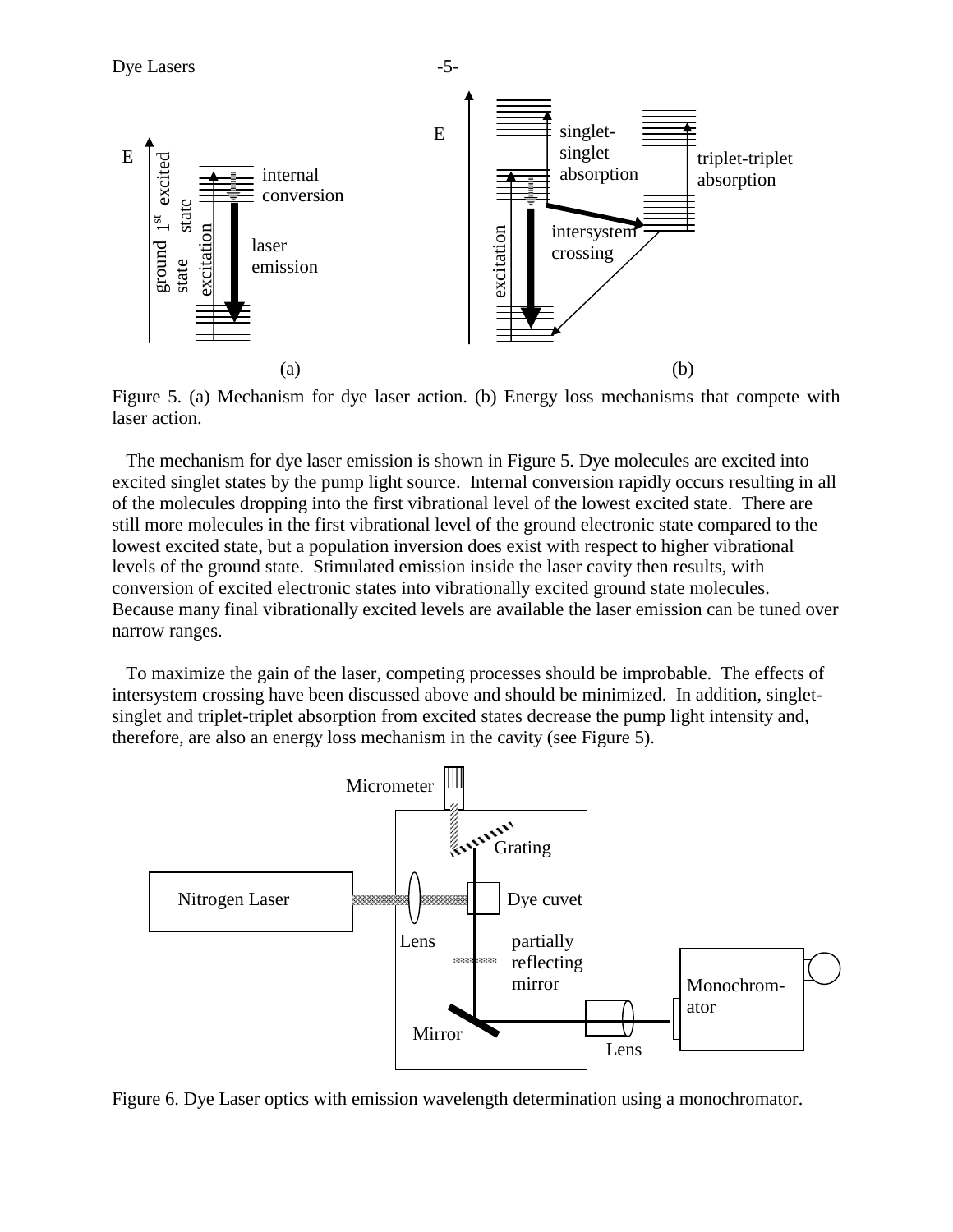back through the dye cuvet.

The optical layout of a wavelength tunable dye laser is shown in Figure 6. The output of a  $N_2$ laser is focussed using a quartz lens or front surface mirrors into a thin horizontal line upon the front of a quartz cuvet. The concentration of the dye is adjusted so that all of the exciting light is absorbed within a few millimeters of the front window of the cuvet. Fluorescence from this narrow area is then reflected back into the cell by a partially reflecting mirror and the grating, leading to laser emission. The beam leaves the cavity through the partially reflecting mirror. A second mirror directs the beam out of the dye laser. The wavelength of the laser is set by adjusting the grating with a micrometer. The grating is set to reflect the wavelength of interest

## **Experimental Methods**

*Fluorescence Spectra* The spectrum of fluorescence emission of a compound is determined using a spectrofluorimeter. A diagram is shown in Figure 7. The excitation wavelength is set to maximize the fluorescence intensity of the dye. The emission monochromator is then scanned to determine the fluorescence spectrum. The result is displayed on a strip chart recorder as intensity (in arbitrary units),  $I_f$ , verses wavelength (see Figure 4). Even through the fluorescence emission is in all directions, the fluorescence is sampled at a 90 degree angle to the excitation light beam to minimize the amount of excitation light that reaches the emission monochromator. A xenon arc lamp is necessary to provide high intensity excitation throughout the visible and UV range.



Figure 7. Fluorescence Spectrophotometer

Absorbance Spectra The theory of absorbance spectroscopy should be familiar to the student. The importance of absorbance spectroscopy for our present study is that an absorbance spectrum shows the relationship between the absorption band that is being pumped by the nitrogen laser at 337nm and the fluorescence band that gives rise to laser emission. In many cases the absorption band that is pumped is not the lowest excited state. For laser emission to occur, the pumped absorption must depopulate through internal conversion to the lowest excited state, from which the laser emission will occur. The fluorescence efficiency will depend on which excited state is being pumped.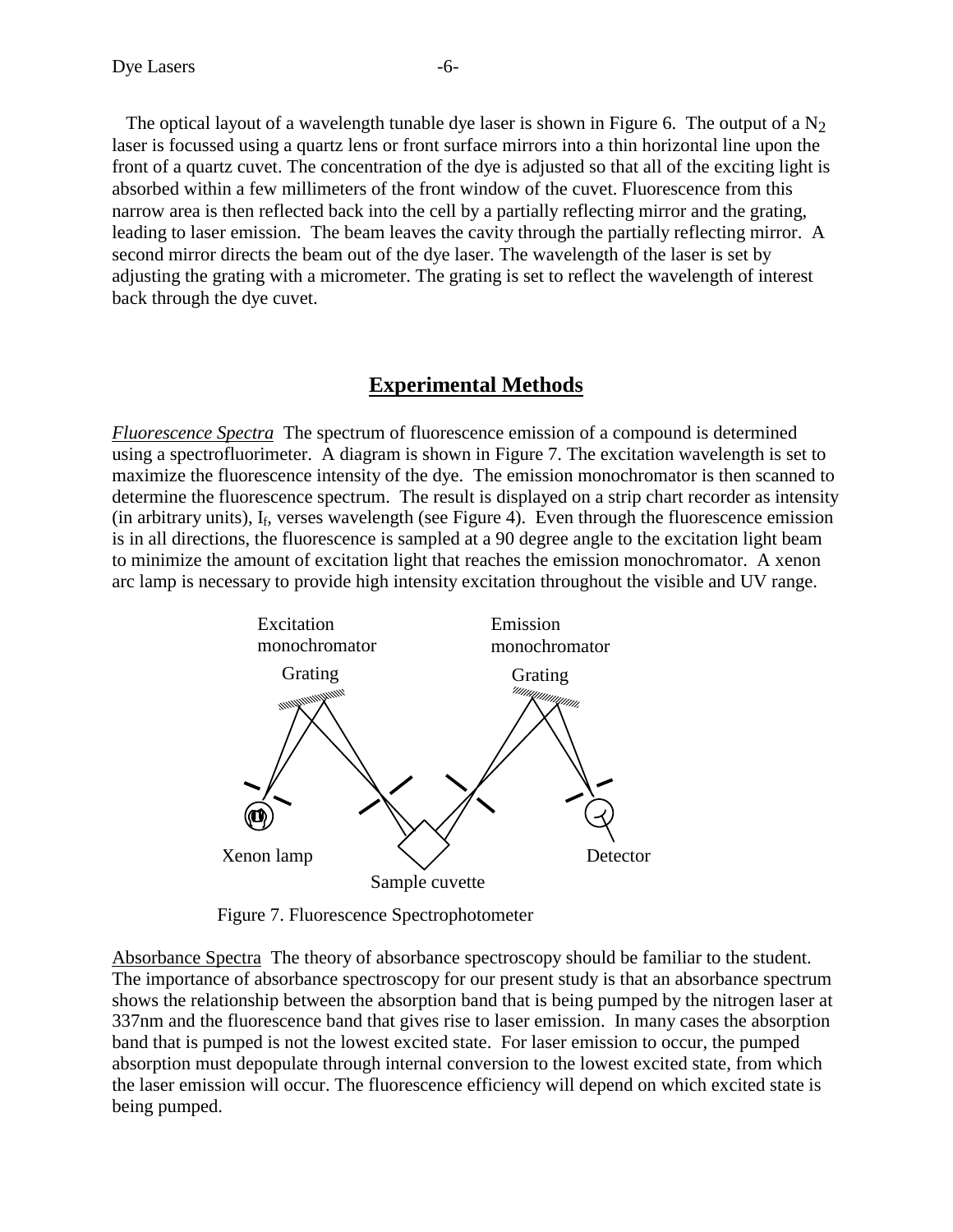# **Procedure**

Overview You will determine the absorbance and fluorescence spectrum for the dyes rhodamine B and coumarin 1. Their structures are shown below.



Each dye will then be used as the active medium in a nitrogen laser pumped dye laser. You will measure the wavelength of laser emission and the bandwidth of the laser line. In the absence of any wavelength tuning elements (i.e. a grating in place of the fully reflecting mirror), the wavelength of laser emission will correspond to the maximum of the gain curve (Figure 8). The gain is the ratio of photons leaving the dye cell divided by the photons entering the dye cell. Stimulated emission causes the gain to be greater than one. Absorbtion decreases the gain.



Figure 8. Laser gain curve and tuning range.

UV/Vis and Fluorescence Characterization Make up 1x10-3M solutions of rhodamine B and coumarin 1 in ethanol for the dye laser. This concentration is much too high for absorption or fluorescence studies. Dilute each dye to  $1x10^{-5}M$  in ethanol. Obtain the UV/V is absorption spectrum and fluorescence spectrum of both dyes. Since the transitions are broad, wide slit settings and fast scan times are sufficient. You can use the nitrogen laser wavelength for fluorescence excitation.

Laser Emission Characterization Fill a dye laser cuvet with  $1x10^{-3}M$  rhodamine B solution. Place the cuvet in the dye laser head, but temporarily leave the cell compartment cover off to observe the fluorescence. Turn on the nitrogen laser and observe the fluorescence of the dye.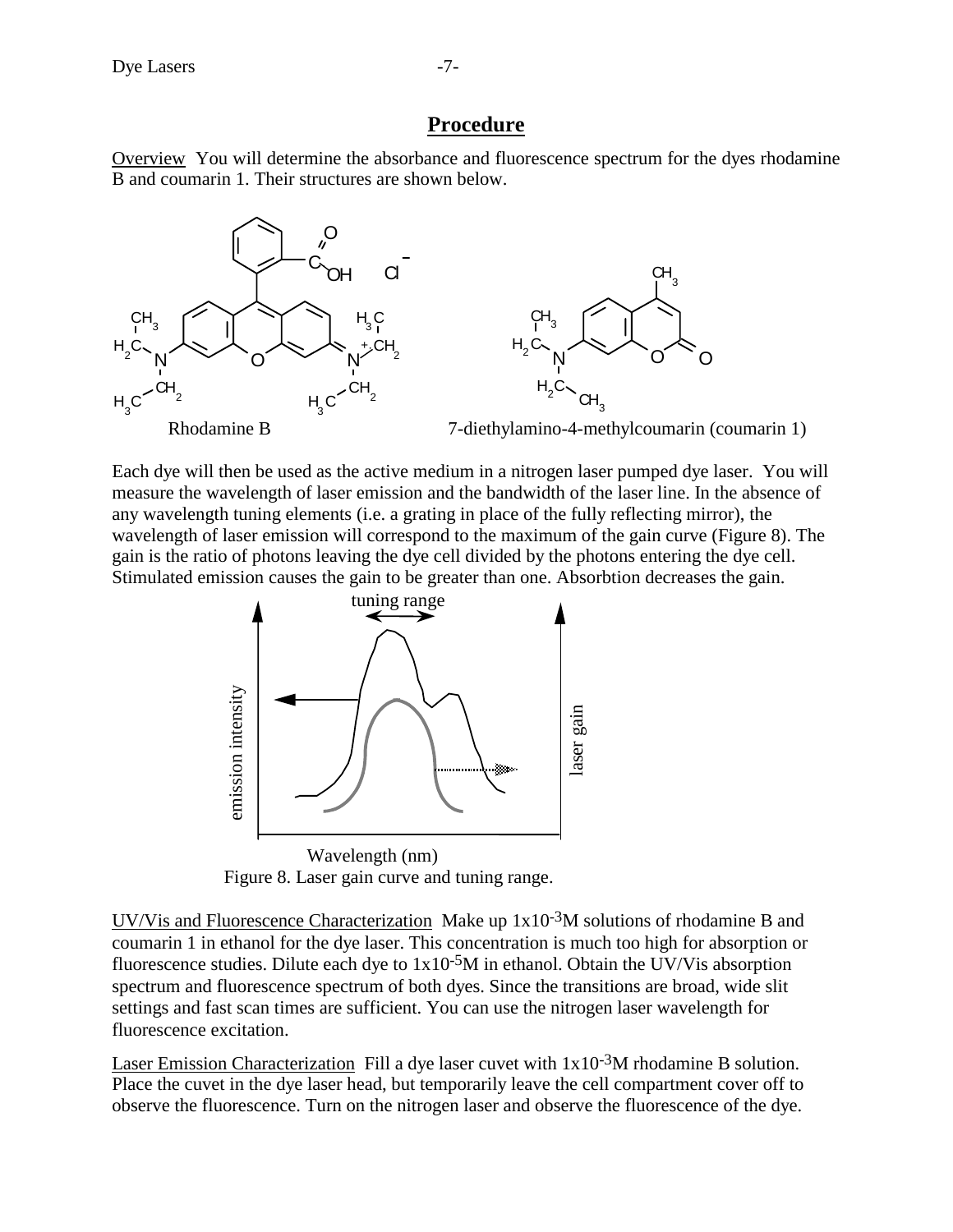Replace the compartment cover. Adjust the micrometer if necessary for laser action. The approximate wavelength of laser emission can be read from the micrometer.

 Align the 1/4 meter monochromator so that the laser beam falls on the entrance slit. Attach the photomultiplier cable to an oscilloscope. Adjust the photomultiplier voltage to observe the light pulses on the oscilloscope; 200V should be sufficient. If in later stages the output voltage should become greater than about 1V, turn down the high voltage. Adjust the wavelength control on the monochromator to maximize the observed pulse height. This is the wavelength of maximum laser emission,  $\lambda_{\text{max}}$ . To determine the laser line width, adjust the monochromator to give pulses of one half the maximum value; record this point both above and below the laser wavelength maximum. The difference between the two half height values is the full width at half maximum, fwhh.

Adjust the micrometer to a new wavelength and observe any changes in  $\lambda_{\text{max}}$  and the fwhh. Then, measure the  $\lambda_{\text{max}}$  and fwhh for coumarin 1, in an analogous fashion for two settings of the micrometer.

## **Discussion**

(1) Compare the spatial dispersion of fluorescence (observed from above with the cell compartment cover off) with that of laser emission.

## **For each dye:**

(2) Qualitatively compare the dye laser  $\lambda_{\text{max}}$  values with the wavelength of maximum fluorescence. Qualitatively compare the fwhh of the laser emission with the range of fluorescence wavelengths. Include any general observations in comparison of the two dyes.

(3) Using a rough hand drawing, draw the normal absorbance spectrum of the dye and its fluorescence spectrum on the same axis. Are any transitions missing in either spectra? Identify the absorbance band that is pumped by the nitrogen laser by labeling the nitrogen laser wavelength on your hand drawing.

(4) Converting wavelengths to cm-1, draw an energy level diagram, to scale, showing the ground state and at least three of the detected excited states (they will all be singlet states) with appropriate vibrational manifolds (range of vibrational energies). Show, also, your two excited state to ground state laser transitions with arrows and label with a transition arrow the excited state level that is pumped by the nitrogen laser. Your diagram should be similar to Figure 5. To help you draw the diagram, fill in the following table for each dye. Use the approximate full range of each absorption or fluorescence band, and not the fwhh. For the laser emission use the fwhh values.

| Transition                      | Start of emission or<br>absorption |               | End of emission or<br>absorption band |               |
|---------------------------------|------------------------------------|---------------|---------------------------------------|---------------|
|                                 | Λ                                  | $\rm cm^{-1}$ | Λ                                     | $\rm cm^{-1}$ |
| first excited state             |                                    |               |                                       |               |
| second excited state if present |                                    |               |                                       |               |
| third excited state if present  |                                    |               |                                       |               |
| fluorescence                    |                                    |               |                                       |               |
| laser emission (setting one)    |                                    |               |                                       |               |
| laser emission (setting two)    |                                    |               |                                       |               |